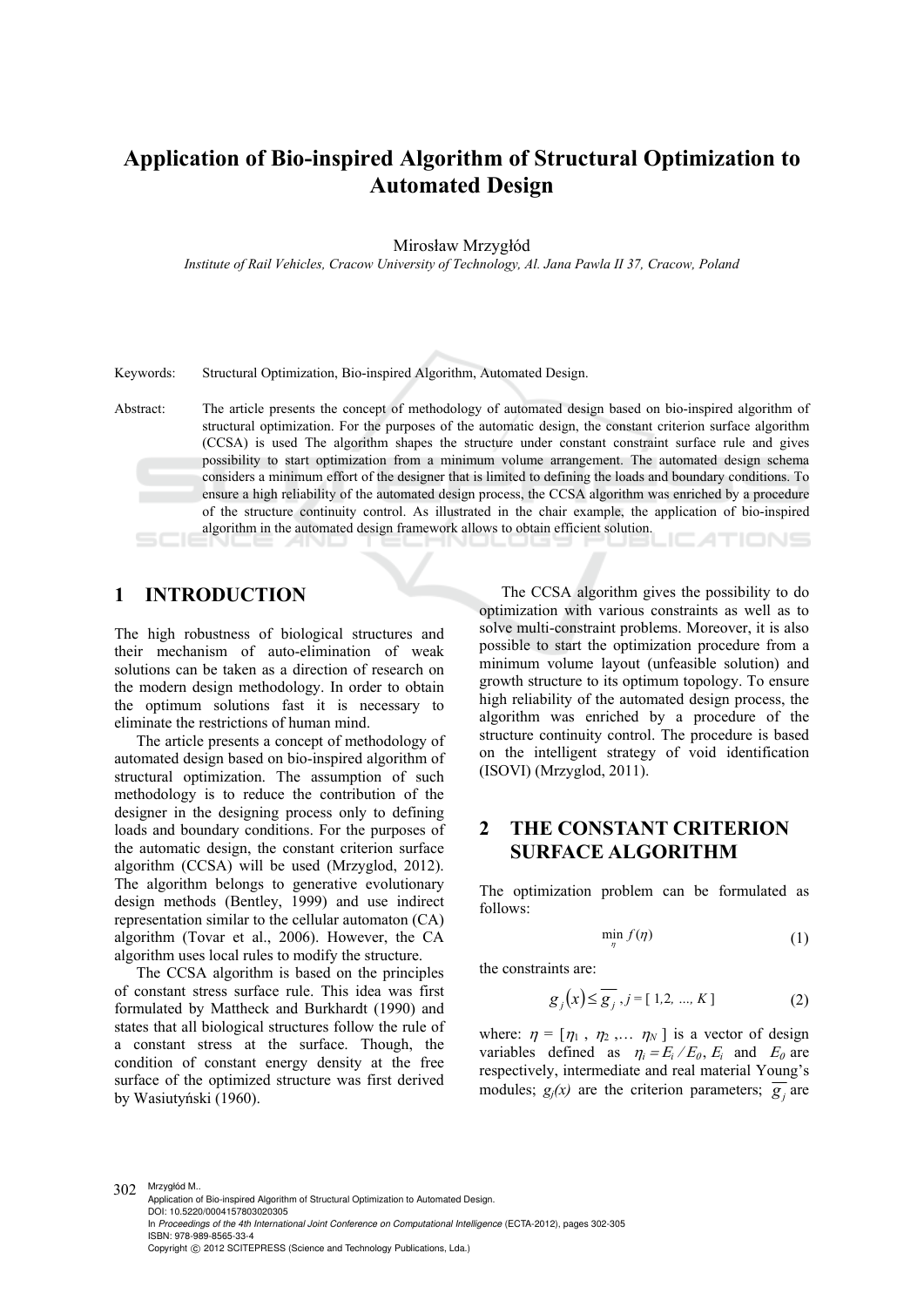the upper bounds of constraints. The *N* design variables represent a pseudo-density (stiffness parameter) of each finite element of the structures that vary between  $\eta_{\min}$  and 1. The lower boundary of pseudo-density  $\eta_{\min}$  is introduced to prevent singularity of the equilibrium problem.

The CSSA algorithm consists of procedure of the removal and adding procedure of FE elements (see Fig. 1). The removal procedure of FE elements with low values of constraint criterion parameters g is similar to Evolutionary Structural Optimization (ESO) approach introduced by Xie and Steven (1993). However, in the CSSA algorithm the volume value of optimized structure is not assumed a priori what makes an important difference between those algorithms.



Figure 1: The constant criterion surface algorithm.

The elimination procedure is controlled by a  $\Delta F$ parameter of volume percentage reduction. To select the constant value of  $\Delta F$  (usually 1%), a constraint criterion increasing parameter  $\Delta g$  at every volume decreasing iteration is calculated. The FE elements with values of constraint criterion parameters *g*  below the  $g_{MN}$  limit are eliminated from the structure. For the volume increasing iteration, there is no removal operation.

The stress-constrained topology optimization procedure can give premature results when it is stuck in point of high values of the state parameter.

In the CCSA algorithm when criterion function is over the limit, a layer of finite elements is added to the entire boundary of the structure (see Fig. 1,2).



Figure 2: The layer expansion algorithm: a structure before (a) and after operation of adding a layer of finite elements to the structure boundary (b).

The procedure of increasing the volume of the structure is continued until the criterion parameter *g* returns to admissible values. By increasing and decreasing the structure volume, the algorithm obtains better solutions after every 'breakdown'. This scheme is analogous to the simulated annealing (SA) (Kirkpatrick et al., 1983).

Furthermore, to ensure reliability of the optimization process, the continuity control procedure has been added to the CCSA algorithm. It prevents the optimization process from being stopped because of FE solver error. For the discontinuities detection, the ISOVI procedure based on automatic pattern recognition is employed (Mrzyglod, 2011). When the ISOVI procedure detects a loss of structural continuity, the layer expansion procedure is turned on. This procedure will work until the structure returns to the continuity. This can be treated as self-healing scheme of the optimization procedure.

The CCSA method to take into account forces that act in an asynchronous way on the structure, a 'compare and save maximum' procedure of summation of constrain criterion values is proposed (Mrzyglod, 2010). The procedure assumes, that during each iteration for every finite element only the maximum values of the constraint criterion of all load cases will be written to the equivalent design space.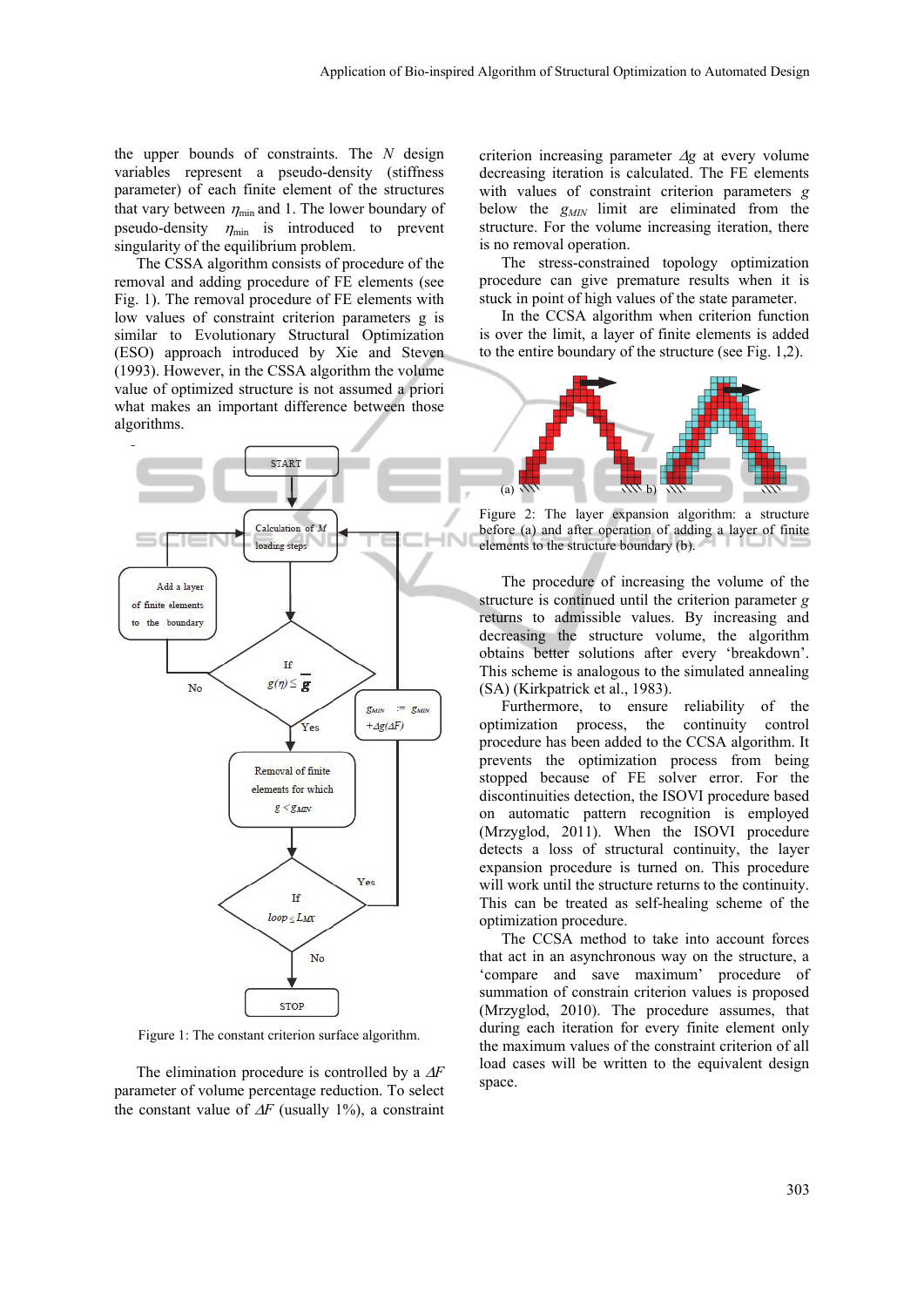The constraint values of final equivalent design space are used by the constant criterion surface algorithm of topology optimization.

For multi-constrained topology optimization problems normalized constraints are introduced (Mrzyglod, 2012).

benchmark problem of optimizing truss topology was selected (Rozvany, 1998) (see Fig. 3a-b). In the Fig. 3c-d the result of the tests are presented. The obtained numerical solution is consistent with data published in the literature for the compliance and stress constraints (Bendsoe and Sigmund, 2003).

From the example, we can see clear dependency of final solution on applied load values (see Fig. 3cd).

and results of automated design procedure of the chair example are presented in Fig. 4a-f. The history of searching for a solution is shown in the Fig. 5.



## **3 EXAMPLE OF AUTOMATED DESIGN**

The chair structure was selected as the example of automated design. In the example, the mass of the structure is optimized with the von Mises stress constraint ( $\overline{g}$  = 0.5 MPa, *j* = 1).

The structure is subjected to complex and asynchronous loading schema: a vertical force  $Q_v$ that is acting on the seat of the chair; horizontal forces  $Q_h = 1/3$   $Q_v$  that are acting in four directions on the seat; a superposition of forces  $Q_{vb} + Q_{hb}$  that are acting on the back of the chair ( $Q_{vb} = Q_{hb} = \frac{1}{4}$  $Q_v$ ) (see Fig. 4a). The chair FE model with boundary

Figure 4: Example of automated design: FE model with boundary conditions (a); starting solution (unfeasible) Vol=8.0% (Vol - percent of volume of the design space *N*   $= 64400$ ) (b); first feasible solution Vol=24.8% (c) best solution Vol=8.8% (d, e, f).

e) f)

#### **4 CONCLUSIONS**

In the article, the design methodology based on bio-